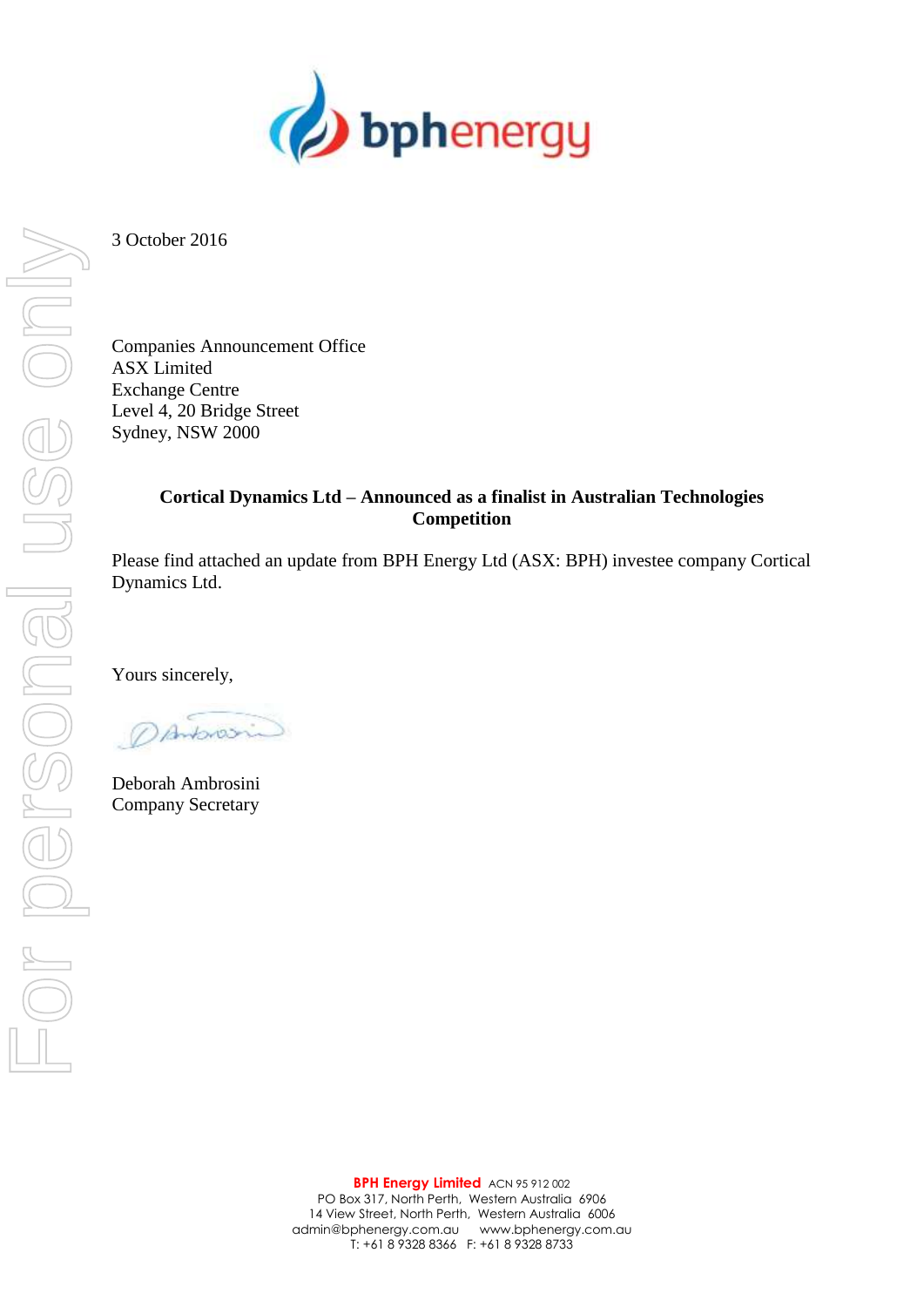

3 October 2016

BPH Energy Limited 14 View Street North Perth, WA 6006

#### **CORTICAL DYNAMICS ANNOUNCED AS FINALIST FOR AUSTRALIAN TECHNOLOGIES COMPETITON**

Cortical Dynamics Limited ("**Cortical**") is pleased to advise that it has been announced as a finalist in the Australian Technologies Competition (ATC).

The ATC has selected its finalists across eight industry categories. This follows on from the extensive mentoring and Business Plan judging by the competition's eminent panel of experts. With a focus on building global success stories, the judges are looking for not only the best technologies but also the best managers and the best business plans.

Now in its sixth year, the ATC finds mentors and develops Australia's best technology companies with the Greatest Global Potential. The ATC16 Business Accelerator helps turn good technologies into great businesses.

Cortical has been chosen as one of three finalists in the Medtech and Pharma award and as one of three in the further category for Advanced Manufacturing.

The finalists are leading Australia's creation of new knowledge and skills intensive industries that will forge Australia's position in global high-tech markets.

#### **About the Australian Technologies Competition**

The 2016 ATC has established itself as Australia's premier technology accelerator. The competition provides mentoring for innovative SMEs and awards those who are best positioned to become global success stories.

Over the last five years, the competition has generated over \$250 million dollars in investment and project opportunities for Australian SMEs. It has attracted over 700 entries and 125 companies have so far benefitted from the mentoring program.

Australian and international government partners of the ATC include the Australian Department of Industry, Innovation and Science, the City of Melbourne, the NSW Department of Industry, Hong Kong Trade & Development Council and UK Trade & Investment.

Please see attached press release for further details.

Yours sincerely,

David Breeze Chairman Cortical Dynamics Ltd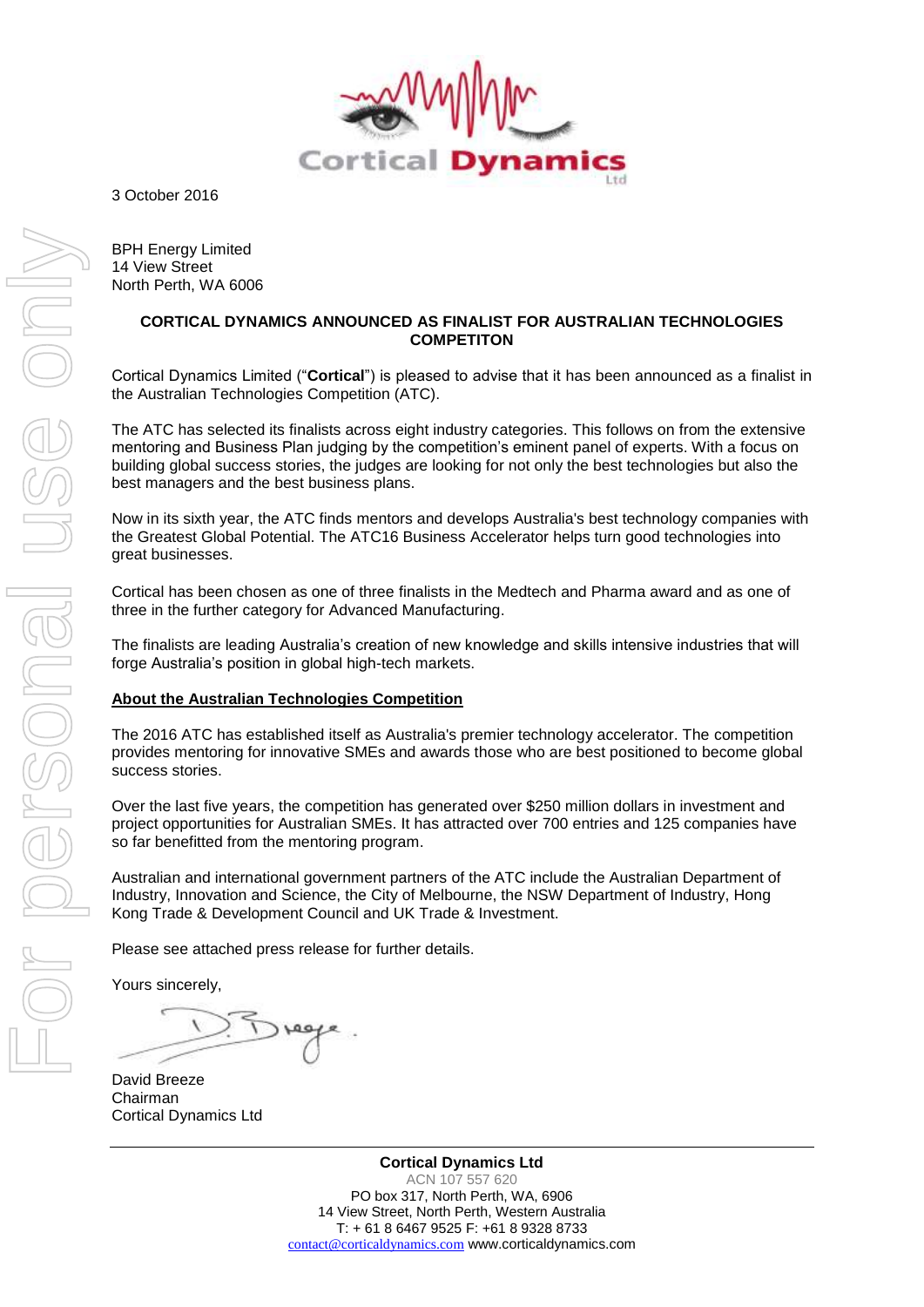

#### **About Cortical**

Cortical is an Australian based medical device technology company that has developed a next generation Brain Function Monitor (BAR). The core-product the BAR monitor has been developed with the objective of better detecting the effect of anaesthetic agents on brain activity, aiding anaesthetists in keeping patients optimally anaesthetised.

The BAR monitor improves on currently used electroencephalogram (EEG) technologies by incorporating the latest advances in understanding of how the brain's rhythmic electrical activity, the EEG, is produced. The approach used is fundamentally different from all other devices currently available in the market in that its underlying algorithm produces EEG indexes which are directly related to the physiological state of the patient's brain.

The global brain monitoring market in 2012 was valued at \$1.08 billion and is poised to grow at a CAGR of 8.6% to reach \$1.63 billion by 2017. The global brain monitoring devices market is broadly segmented into three categories based on its product, application, and end-user. Fueling market growth is the various technological advancements which are leading to high functionality, lower costs, ease of operation, and miniaturization of devices. Initial marketing will focus on TIVA (Total Intravenous Anaesthesia), a method of inducing and maintaining general anaesthesia without the use of any inhalation agent. This is becoming more widely accepted, particularly in Western Europe.

Cortical's technology has a versatility that goes beyond depth of anaesthesia and may be applied to other EEG based markets, such as Neuro-diagnostic, drug discovery, drug evaluation and the emerging Brain Computer Interface (BCI) market.

There are considerable opportunities offered by subsequent expansion of the company's core technology through developing the product to carry out additional functions including neuro-diagnostics of changes in brain and memory functions to provide early warning of degenerative diseases, pain response and tranquiliser monitoring for trauma patients in intensive care units.

The BAR monitor is protected by five patent families in multiple jurisdictions worldwide consisting 22 granted patents.

#### **About the BAR Monitor**

The BAR monitoring system measures a patient's brain electrical activity, the electroencephalogram (EEG), in order to indicate how deeply anaesthetised a patient is during an operation via an adhesive sensor applied to the forehead. The BAR monitor is designed to assist anaesthetists and intensive care staff in ensuring patients do not wake unexpectedly, as well as reducing the incidence of side effects associated with the anaesthetic. Cortical believes that the BAR monitoring system will offer many significant sustainable competitive advantages to key stakeholders including the patients, the anaesthetists, and the hospitals/day clinics. These advantages may reduce the risks associated with surgical procedures, increase levels of patient care, optimize the use of anaesthetic agents, increase efficiencies and reduce costs through a reduction in drug usage and a faster bed turnaround in the theatre and post-operative recovery rooms around the globe.

The electrical activity recorded from the scalp, the EEG, is amongst the most important quantifiable measures of brain function. Unsurprisingly, EEG is used to monitor brain function in a variety of clinical situations such as neurological diagnosis, where the EEG is analysed for early signs of degenerative diseases, or within the operating room, where the EEG is used to indicate the depth of anaesthesia within the surgical patient.

Such monitoring is now gaining significant use during surgery, however even with the use of EEG monitors, it is not uncommon for there to be a critical imbalance between the patient's anaesthetic requirements and the anaesthetic drugs administered. While a number of EEG monitors are commercially available, one that is reliably able to quantify the patient's anaesthetic state is still desperately needed.

**Cortical Dynamics Ltd** ACN 107 557 620 PO box 317, North Perth, WA, 6906 14 View Street, North Perth, Western Australia T: + 61 8 6467 9525 F: +61 8 9328 8733 [contact@corticaldynamics.com](mailto:contact@corticaldynamics.com) www.corticaldynamics.com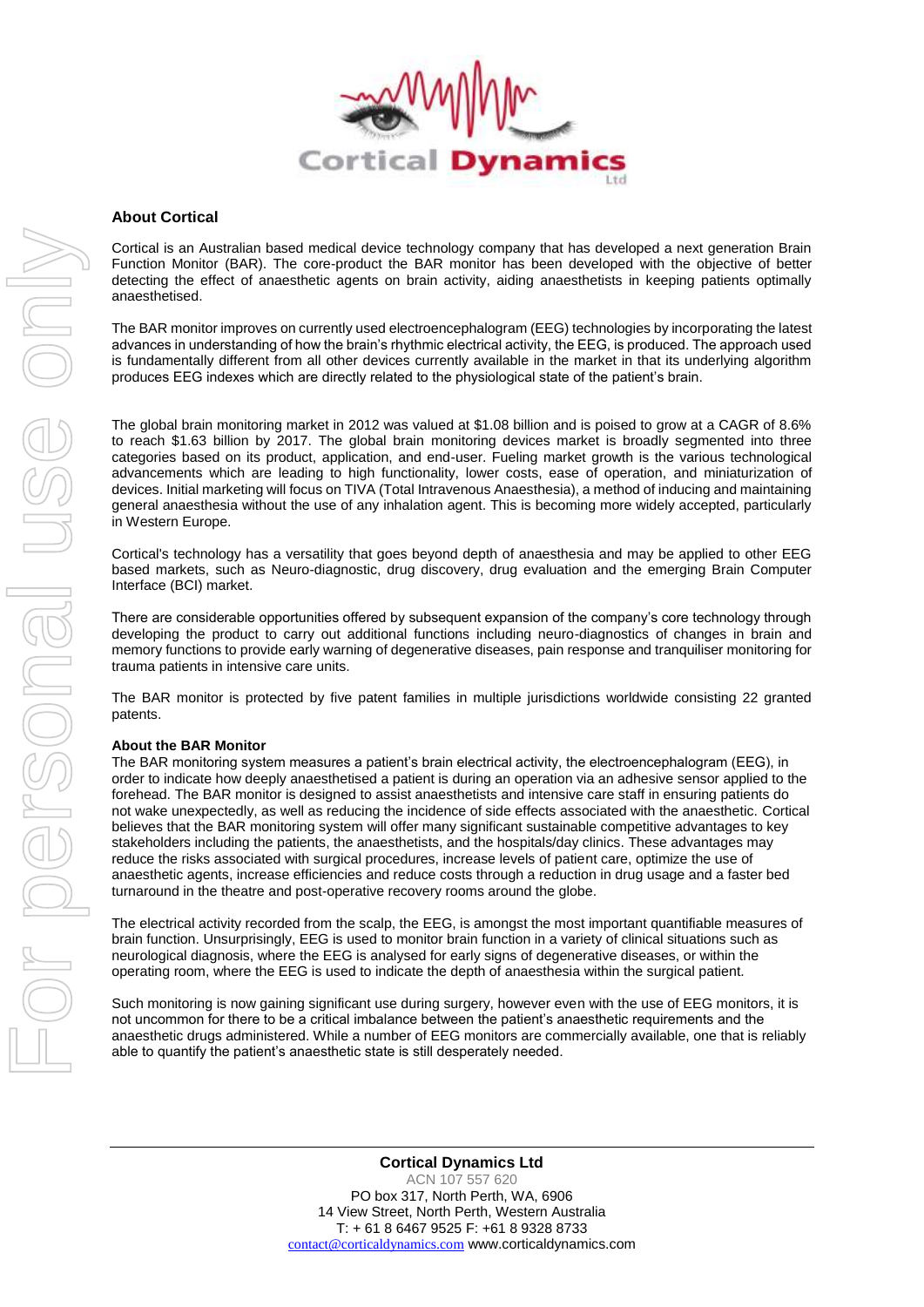

Prior to the development of the BAR monitor, all of the existing EEG based depth of anaesthesia monitors operate in the context of a number of well documented limitations:

- $\_$  Inability to monitor the analgesic effects; and
- \_ Not all hypnotic agents are reliably measured.

The above limitations highlight the inadequacies in existing EEG based depth of anaesthesia monitors, particularly given surgical anaesthesia requires both hypnotic and analgesic agents.



**Cortical Dynamics Ltd** ACN 107 557 620 PO box 317, North Perth, WA, 6906 14 View Street, North Perth, Western Australia T: + 61 8 6467 9525 F: +61 8 9328 8733 [contact@corticaldynamics.com](mailto:contact@corticaldynamics.com) www.corticaldynamics.com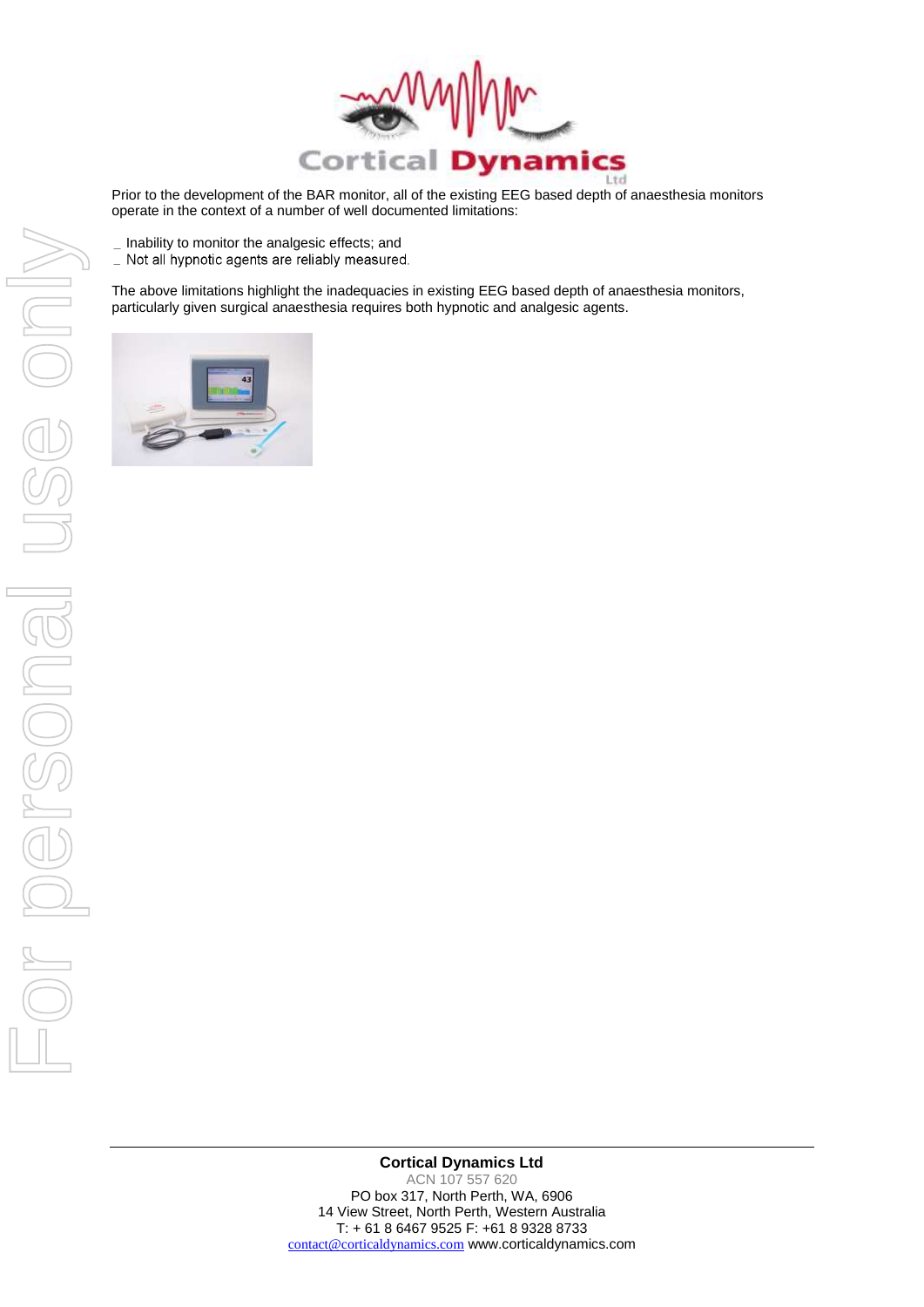## **EMBARGOED UNTIL 9:00AM, 3 OCTOBER 2016**

## **AUSTRALIA'S BEST EMERGING TECH COMPANIES ANNOUNCED www.austechcomp.com**

### **Key Highlights:**

- Twenty of Australia's best emerging technology companies have been named as Finalists for the Australian Technologies Competition 2016 (ATC16)
- These Finalists will battle it out in front of the judges at Showcase events in Melbourne & **Sydney**

Industry leading innovators in the sectors of energy, manufacturing, food & agritech, mining, medtech & pharma, cyber security and smart cities are represented in the prestigious Australian Technologies Competition (ATC) Finalist shortlist for 2016.

Now in its sixth year, the ATC has today announced its Finalists across eight industry categories. This follows on from the extensive mentoring and Business Plan judging by the competition's eminent panel of experts. With a focus on building global success stories, the judges are looking for not only the best technologies but also the best managers and the best business plans.

These top innovators will now battle-it-out in front of a live audience in the final rounds of the annual competition. The Cleantech Showcase in Melbourne on 5 October at the All Energy conference will see the Winners of the New Energy and Smart Cities Awards decided. The remaining Awards, including the Australian Technology Company of the Year 2016, will be won and lost at a Showcase & Gala Dinner to be held in Sydney on 2 November. Both events provide an opportunity to rub shoulders with these leading companies and meet the country's top commercialisation experts.

This year's 38 Semi Finalists have jointly spent \$140 million to develop their technologies and have over 300 employees. They are jointly seeking an additional \$45m of investment to bring the solutions to market. To facilitate this, the Semi Finalists all have an opportunity to take part in the unique ATC Investor Connect speed-dating sessions.

Competition Organiser John O'Brien says he is on a mission to turn great technologies into great businesses, *'We aim to find the best companies, provide them with the best mentoring possible and connect them with global partners, including on our trip to Hong Kong in December. We want to help create multibillion-dollar global success stories.'* Could this be the story for some of this year's Finalists?

The Finalists are leading Australia's creation of new knowledge and skills intensive industries that will forge Australia's position in global high-tech markets. *"This year we have partnered with the Federal Government's Industry Growth Centres to identify and work with technologies from the Government's priority sectors ",* explained O'Brien.

Supporters and partners for the 2016 program include the NSW Department of Industry, National Energy and Resources Australia (NERA) and industry associations including AustMine, AusBiotech, AMTIL and the Facilities Management Association. In addition, export opportunities are provided through the support of UK Department for International Trade and the Hong Kong Trade and Development Council.

Further information and Event Details at www.austechcomp.com

Australian Cleantech Showcase, Melbourne, 5<sup>th</sup> October

Australian Technologies Showcase, Sydney, 2nd November

AUSTRALIAN

**TECHNOLOGIES** 

**Media contact:** John O'Brien on 0419 826 372

EMAIL: contact@austechcomp.com WEBSITE: WWW.AUSTECHCOMP.COM